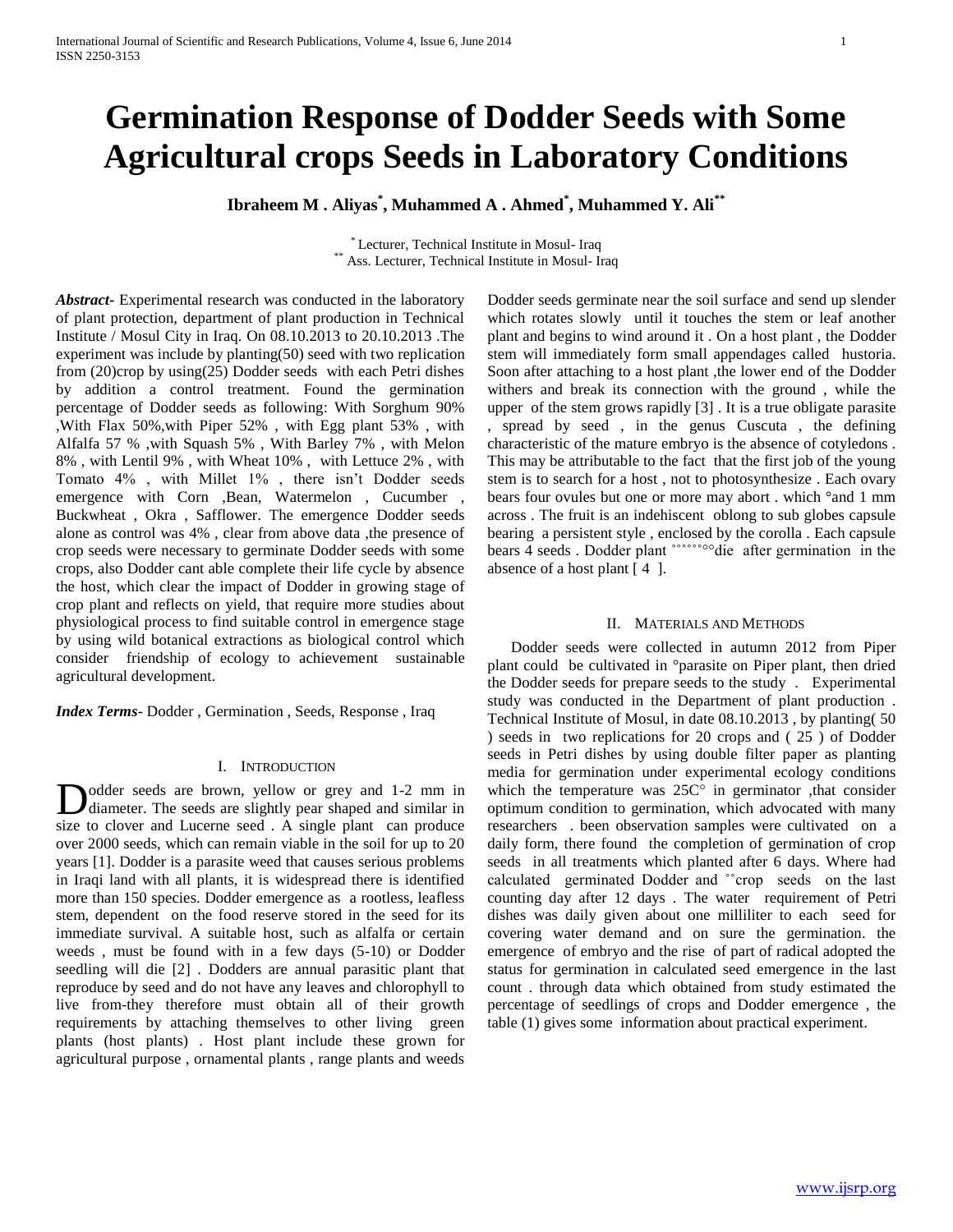**Table ( 1 ) Shows practical Data about process of germination :**

| Replications   |           | No. of seeds Date planting |                                                                                                                                                                                                                                                                                                                        | Date counting Water amount.ml |
|----------------|-----------|----------------------------|------------------------------------------------------------------------------------------------------------------------------------------------------------------------------------------------------------------------------------------------------------------------------------------------------------------------|-------------------------------|
|                |           |                            |                                                                                                                                                                                                                                                                                                                        |                               |
| 1              | 50 crops  | 08.10.2013                 | 20.10.2013                                                                                                                                                                                                                                                                                                             | 50                            |
|                | 25 Dodder | 08.10.2013                 | 20.10.2013                                                                                                                                                                                                                                                                                                             | 50                            |
|                | 50 crops  | 08.10.2013                 | 20.10.2013                                                                                                                                                                                                                                                                                                             | 50                            |
| $\overline{2}$ | 25 Dodder | 08.10.2013                 | 20.10.2013                                                                                                                                                                                                                                                                                                             | 50                            |
| control        | 25 Dodder | 08.10.2013                 | 20.10.2013                                                                                                                                                                                                                                                                                                             | 25                            |
|                |           |                            | $\overline{r}$ . In the set of the second second contracts of the set of $\overline{r}$ , $\overline{r}$ , $\overline{r}$ , $\overline{r}$ , $\overline{r}$ , $\overline{r}$ , $\overline{r}$ , $\overline{r}$ , $\overline{r}$ , $\overline{r}$ , $\overline{r}$ , $\overline{r}$ , $\overline{r}$ , $\overline{r}$ , |                               |

To calculate the percentage of seed germination used the following formula:

% Seed germination=N0.of Seeds germinated / Total of seeds x 100 .

### III. RESULTS AND DISCUSSION

 Through estimation of germination tests on a various seed crops , observed variation in the percentage of seed germination as the table ( 2 ),this belong to differentiation the viability of crop seeds, this not the aim of this study, but the important purpose was focus on the Dodder very dangerous parasite plant which causes damage to all plants in growing stage , in this study found the variation of the Dodder germination responsible with crop seeds as the table ( 2 ) , which clear as the following : with Sorghum 90%,with Flax 50% ,with Piper 52% , with Eggplant 53% , with Alfalfa 57 % , with Squash 5% , with Barley 7% , with Melon 8% , with Lentil 9% , with Wheat 10% , with Lettuce 2% , with Tomato 4% , with Millet 1% , there isn't Dodder germination with; Bean ,Corn ,Watermelon ,Cucumber , Buckwheat , Okra and Safflower, the percentage of germination in control was 4% . these data indicates the relation between Dodder seeds and crop seeds in emergence by different levels , this belong to various chemical composition of seeds which helps Dodder seeds to emergence .Must be benefit from studies to find suitable methods to control Dodder dangerous plant, because was wide spread, there are over 150 types of Dodder *(Cucuta sp )* worldwide, belongs to the Convolvulaceae plant family and because of Dodder are annual parasitic plants that reproduce by seed and do not have any leaves or chlorophyll to live from – they therefore must obtain all of their growth requirements (water. Minerals. carbohydrates ) by attaching themselves to other living green plants (host plants) .Dodder effect in all plants in special growing stage by the reason of lowing photosynthesis efficiency and reducing the new branches growing ,the yield loosing in Alfalfa reaches 500% , which advocated by [ 5 ] , the

control of Dodder plant require wide studies, the applying of herbicides on Dodder were not effective. In study the results show that water extracts of four common plant species were used, they are *Cynodon dactylon L*. , *Imperata cylindrica L*. , *Sorghum halepense L* and *Phragmites communis L* . To test the effect of these extracts on the growth of Dodder infecting Eggplant enormously. The result showed water extract of weeds under investigation have significant effect on the degree of killing Dodder in comparison with control treatment after 30 days. The extract of *Cynodon dactylon L*. has the highest effect of controlling Dodder, also has the highest effect of stimulation growth and improving quality of Eggplant after 30 days of treatment [ 6 ] . The table (2) shows the percentage of seeds germination in Dodder and Crops by comparison with Dodder control treatment.

 In Biological Control ,Several disease organisms are known to infect dodder including *Fusarium tricinctum* and *Alternaria species*, which attack swamp dodder (*C. gronovii*), *and A. alternata* and *Geotrichum candidum,* which attack field dodder (*C. pentagona*). Researchers in China have found that a suspension of *Colletotrichum gloeosporioides* can selectively control the dodder species *C. chinensis* and *C. australis* in soybeans. Difficulty in culturing and applying these organisms has limited their commercialized use [7].

 The recommendation of this study to find better ways in seedling stage of economic crop plants to kill the Dodder in emergence stage before its parasite on the hosts plant , by biological selective control to achieve sustainable agricultural development .

| Crop kind     | %Crop emergence | % Dodder emergence |
|---------------|-----------------|--------------------|
|               |                 |                    |
| Sorghum       | 98              | 90                 |
| Flax          | 75              | 50                 |
| Pepper        | 70              | 52                 |
| Eggplant      | 65              | 53                 |
| Alfalfa       | 90              | 57                 |
| Squash        | 80              | 5                  |
| <b>Barley</b> | 92              | 7                  |
| Melon         | 80              | 8                  |
| Lentil        | 75              | 9                  |
| Wheat         | 85              | 10                 |
| Lettuce       | 70              | 2                  |

Table (2) indicates some information's about seeds emergence of Dodder and Crops